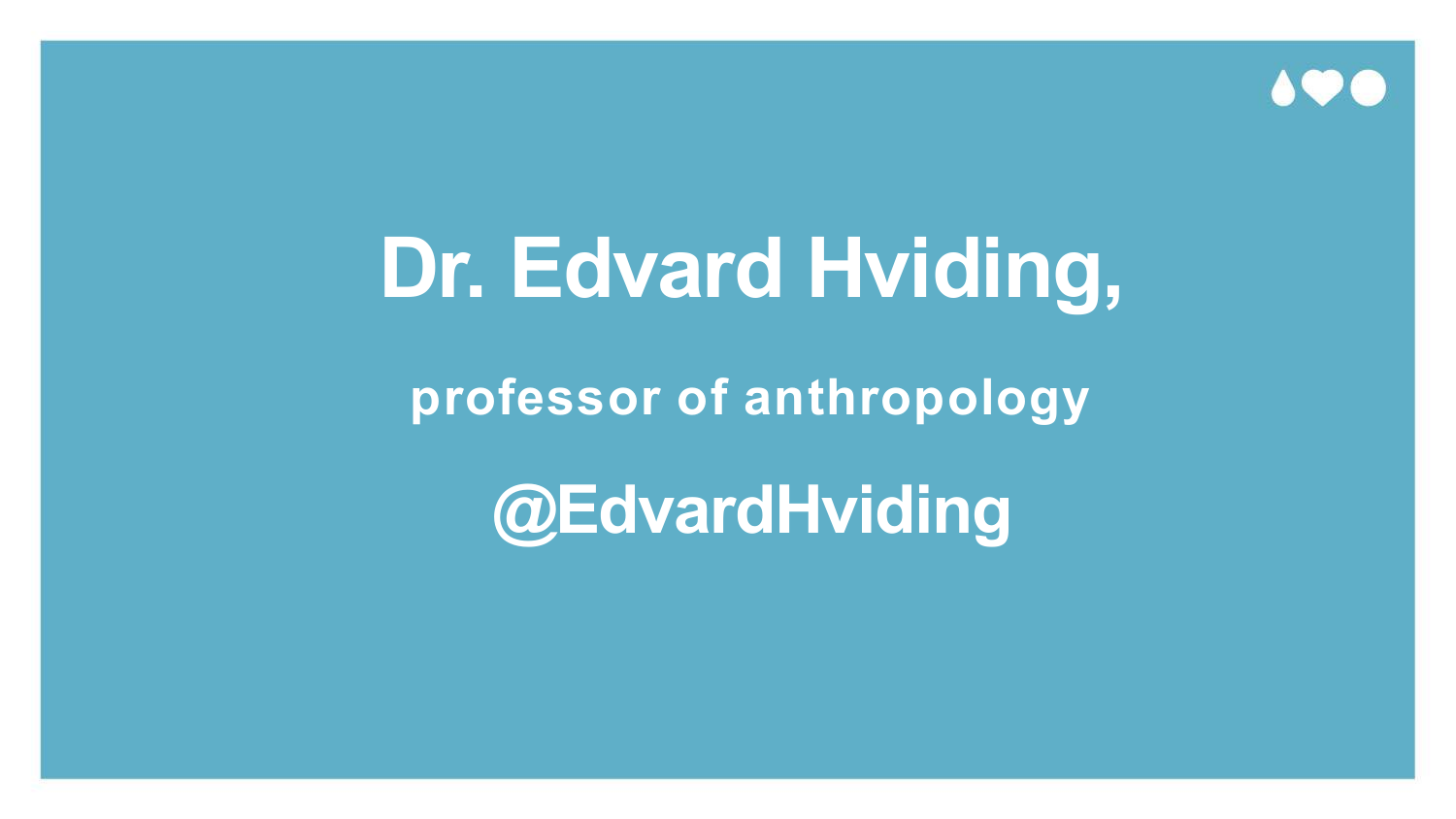

#### **SDG Bergen Science Advice**

- 1. The science-policy nexus
- 2. 2017 UN Ocean Conference the start
- 3. Early focus on SDG17 and partnerships
- 4. Special role on SDG14, Life below water
- 5. Side events on science and policy
- 6. SDG Bergen Policy Briefs, a unique approach to providing advice towards the science-policy nexus

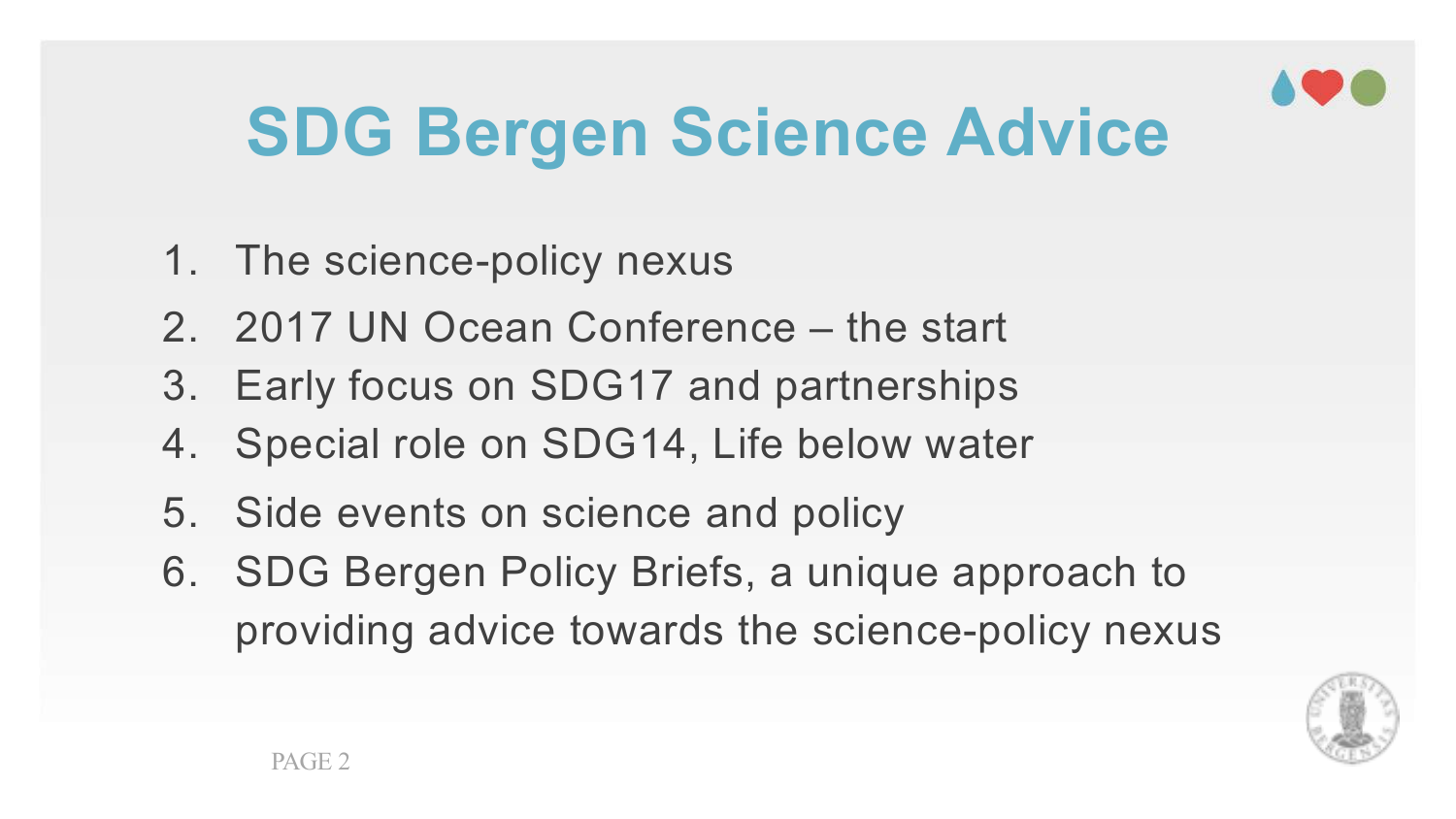

#### **UN Ocean Conference, June 2017**

- 1) University of Bergen delegation
- 2) Reception
- 3) Representation
- 4) Building partnerships
- 5) Voluntary commitments



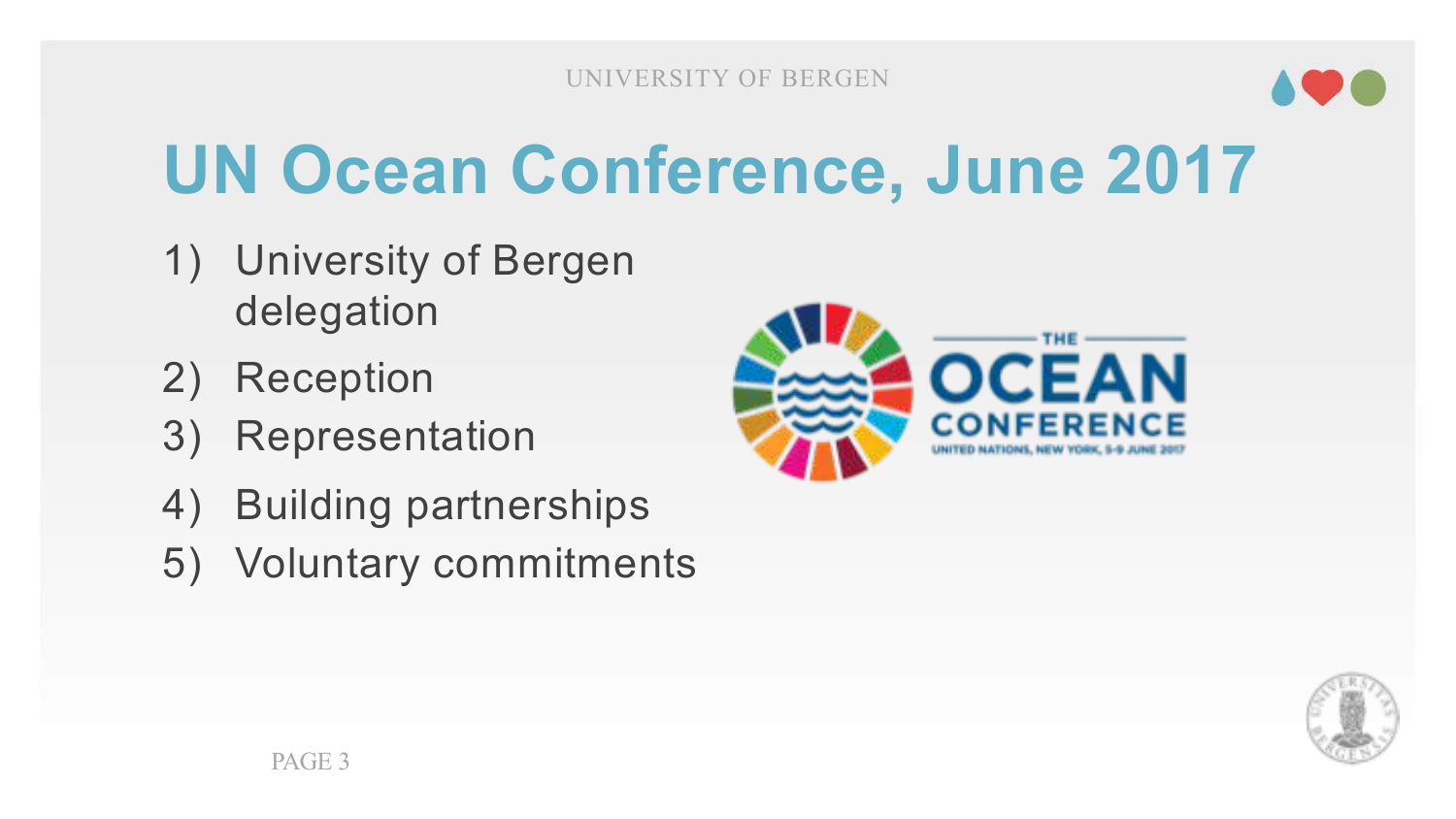

#### **Official side events & more**

- Official side event with Norway at COP24 in Katowice, December 2018
- Official side event with UN missions of Norway, Fiji, St. Lucia and Palau at High-level Political Forum (HLPF) in New York, July 2019
- Official side event with IOC-UNESCO and UN mission of Palau at Our Ocean in Oslo, October 2019
- Lots of smaller side events at different conferences

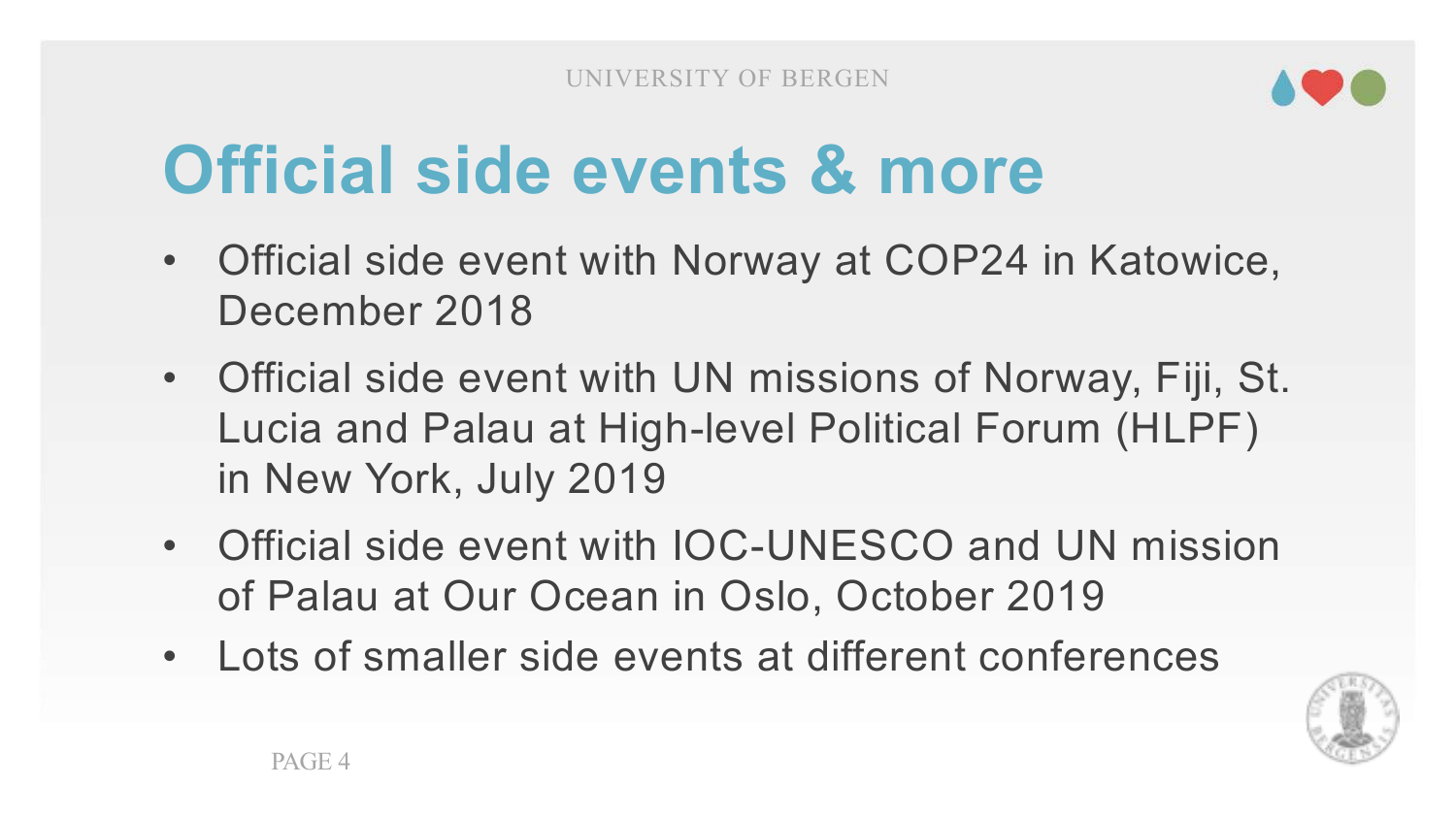

#### **COP24, Katowice, December 2018**

• *From the Arctic to the Pacific Ocean and Climate Connections*



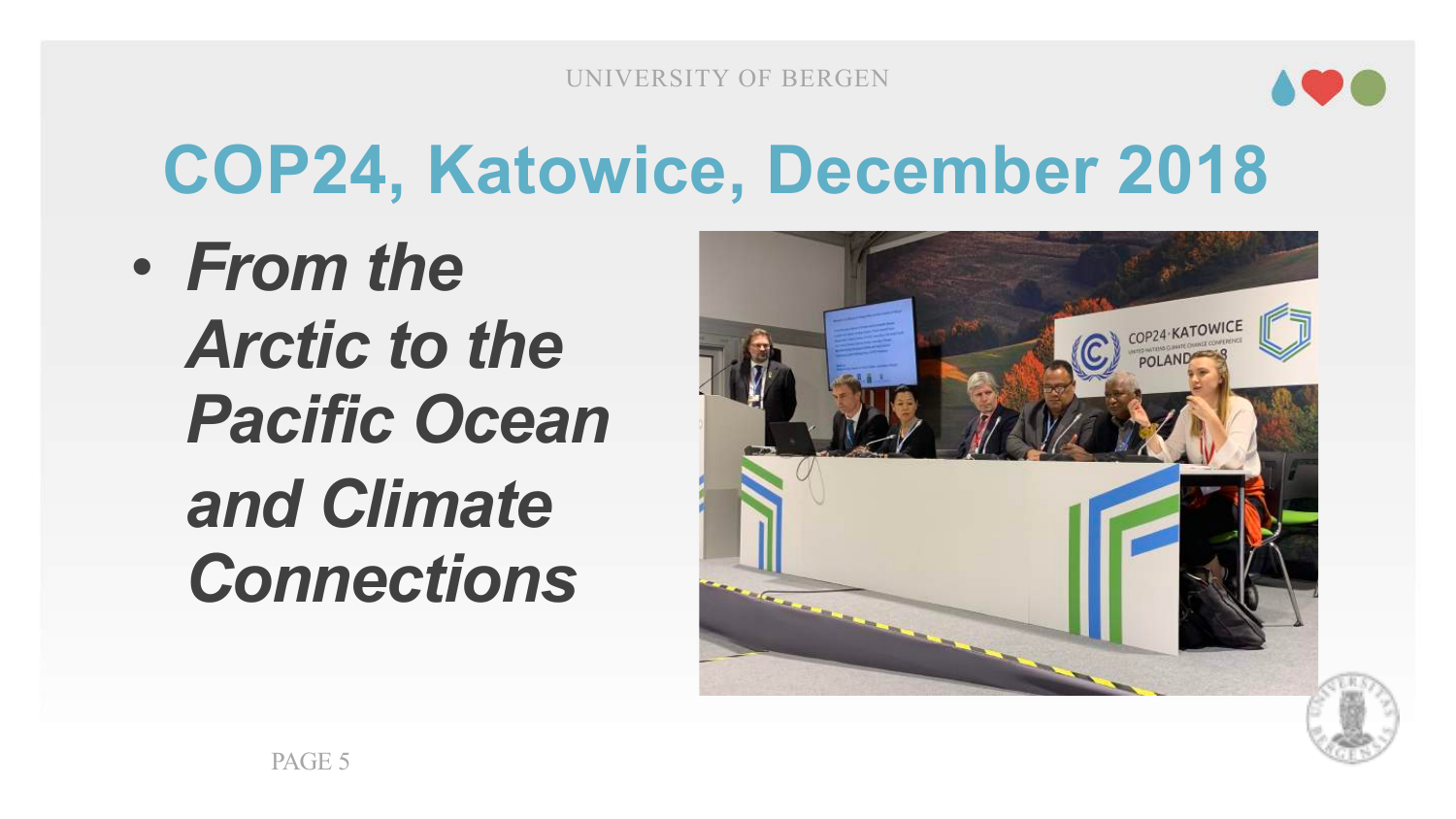#### UNIVERSITY OF BERGEN



### **HLPF, New York, July 2019**

• *Partnerships for Climate Action: the Science-Policy Nexus*



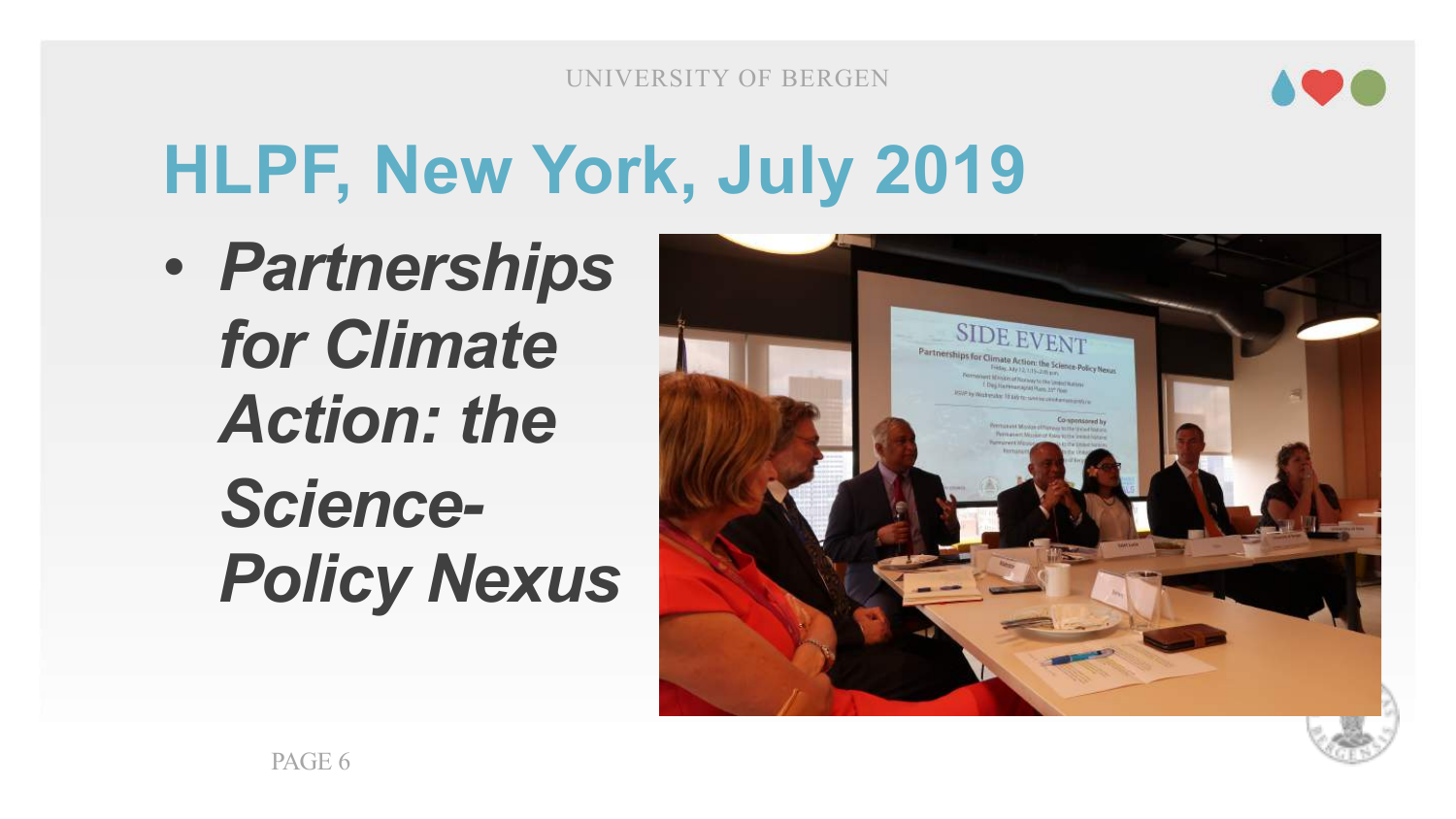

UNIVERSITY OF BERGEN

#### **Our Ocean, Oslo, October 2019**



*The role of research and capacitybuilding in the United Nations BBNJ negotiations*

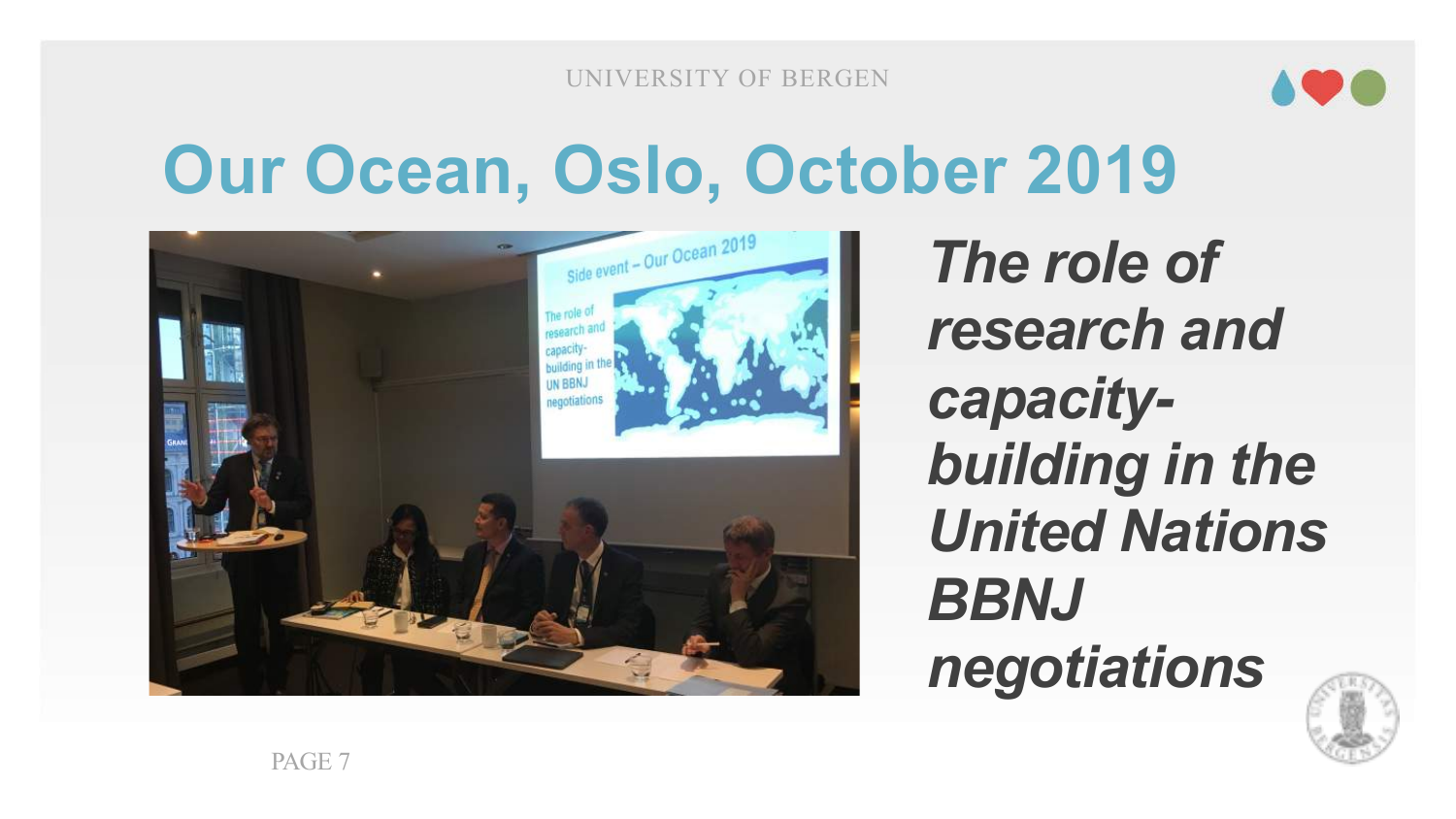

### **Maturing SDG targets**

- 21 SDG targets are maturing in 2020
- Targets on SDGs 2, 6, 12, 14 and 15
- This year's maturing targets are mainly on biodiversity
- Some of the maturing targets will feature in SDG Bergen Policy Briefs this year